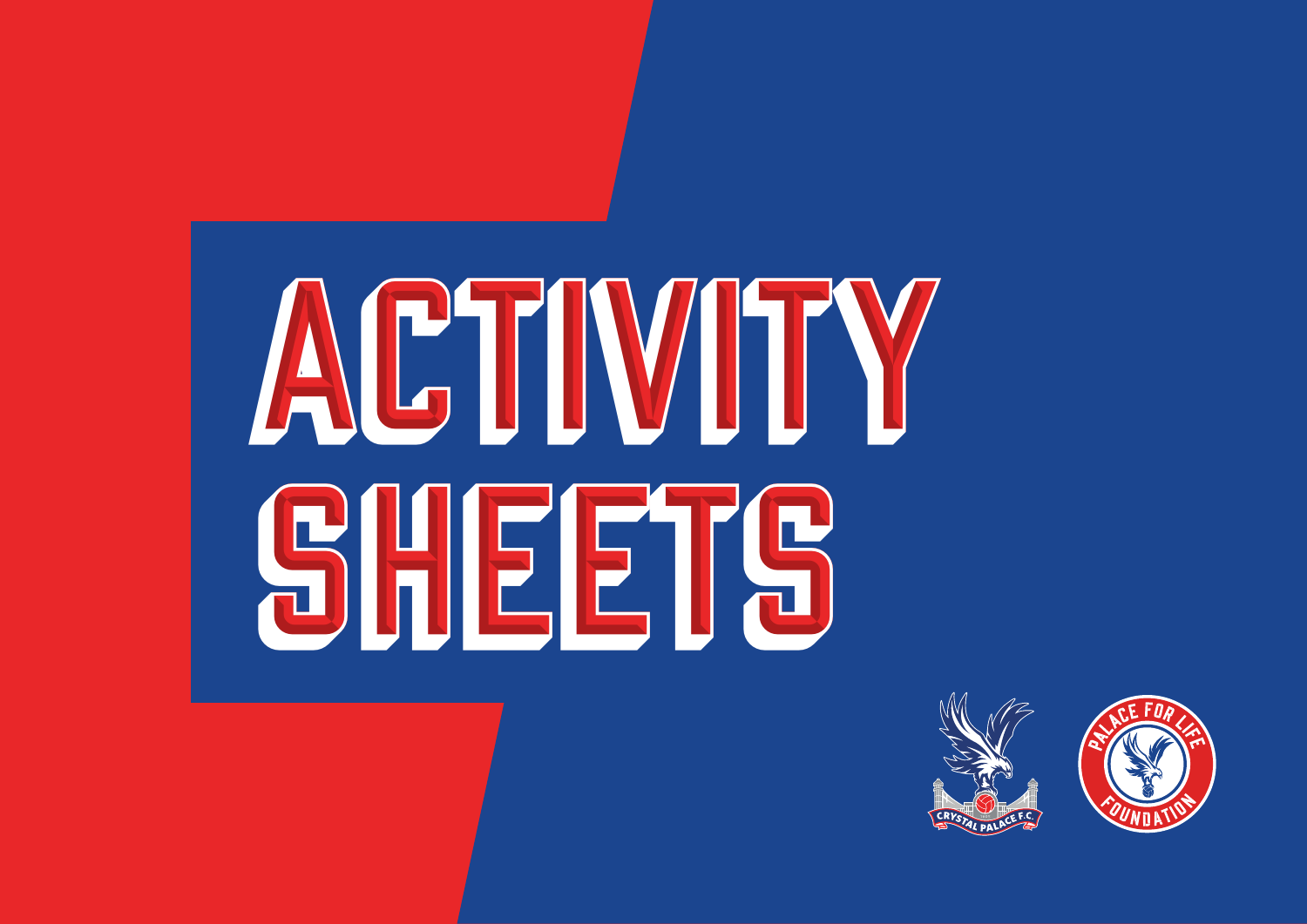#### create your own football team. team name

Can you create your own football team? You will need to think of everything from the team name, to the design of your badge and the players who will represent you. Good luck! Share your work with us on social media @CPFC @PalaceForLife.

#### WHAT YOU NFFD

- Team Name
- Team Badge
- Team Kits
- **TEAM PHILOSOPHY**
- Team players
- **TEAM FORMATION**







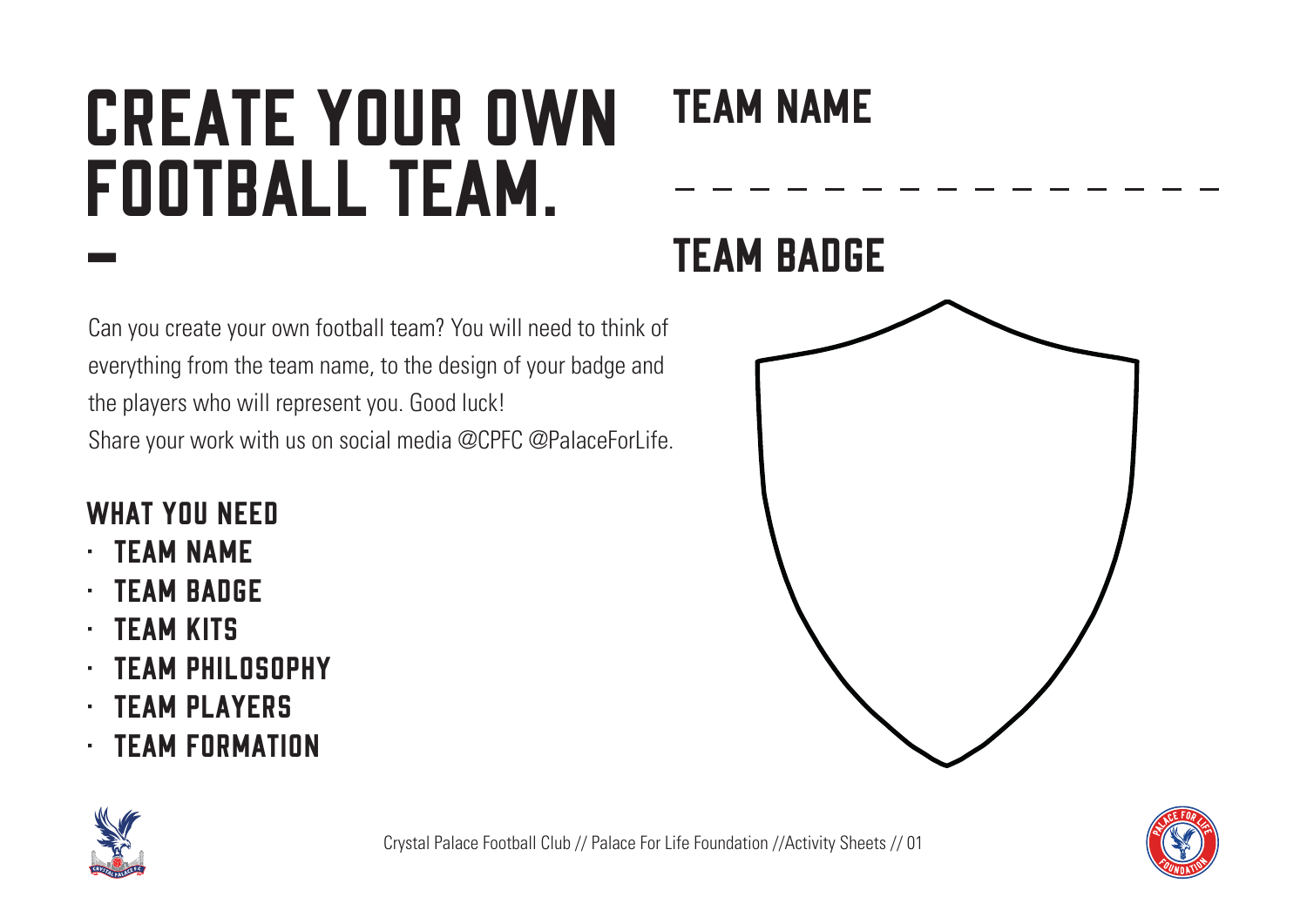What colour will your home and away kit be? Will it have stripes, spots, or a different design? Be as creative as possible!





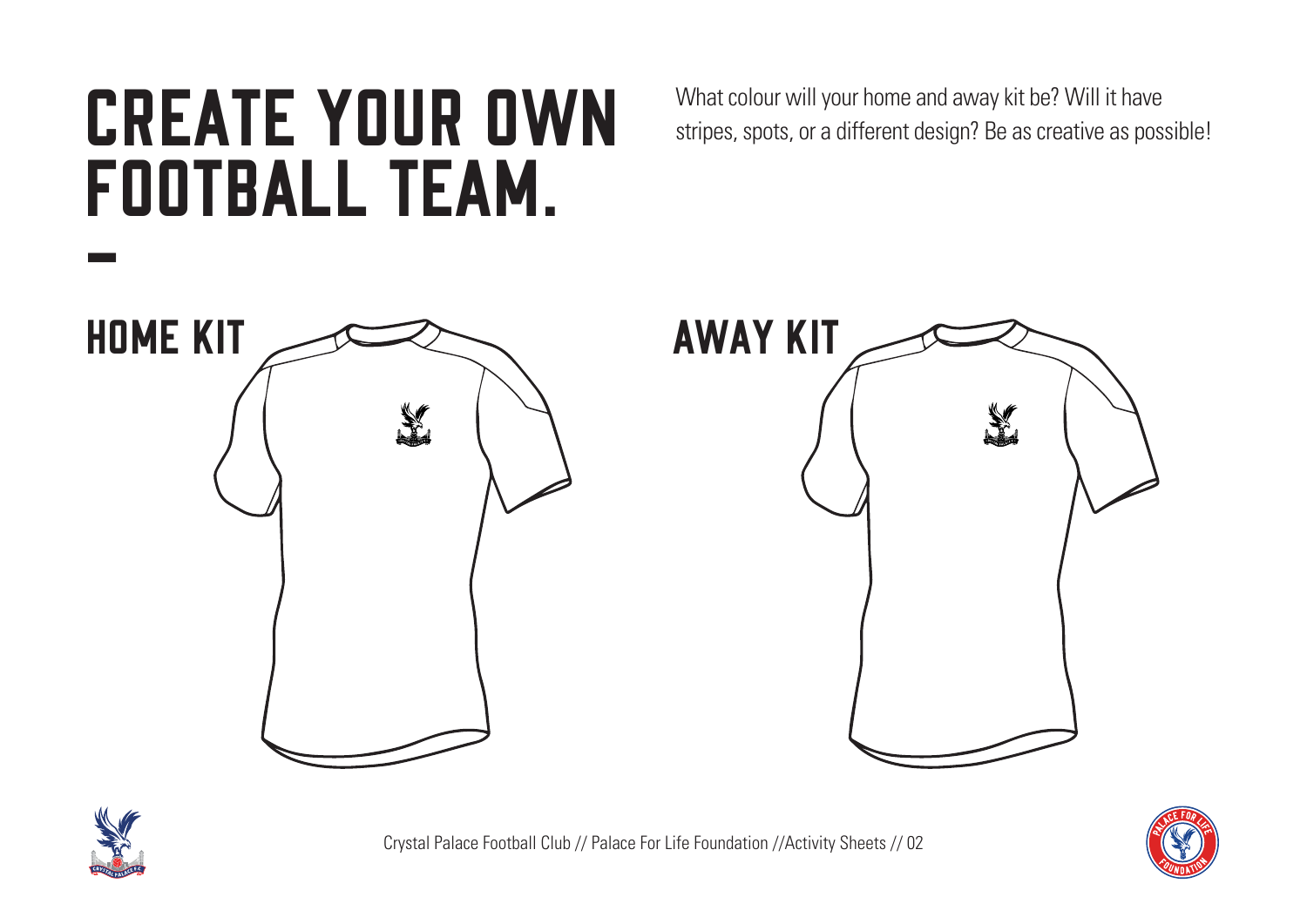Which values will be most important to your team? Write them in the boxes below. Some examples might be ambitious, inspiring, connected and fair – these are the values of the Premier League.





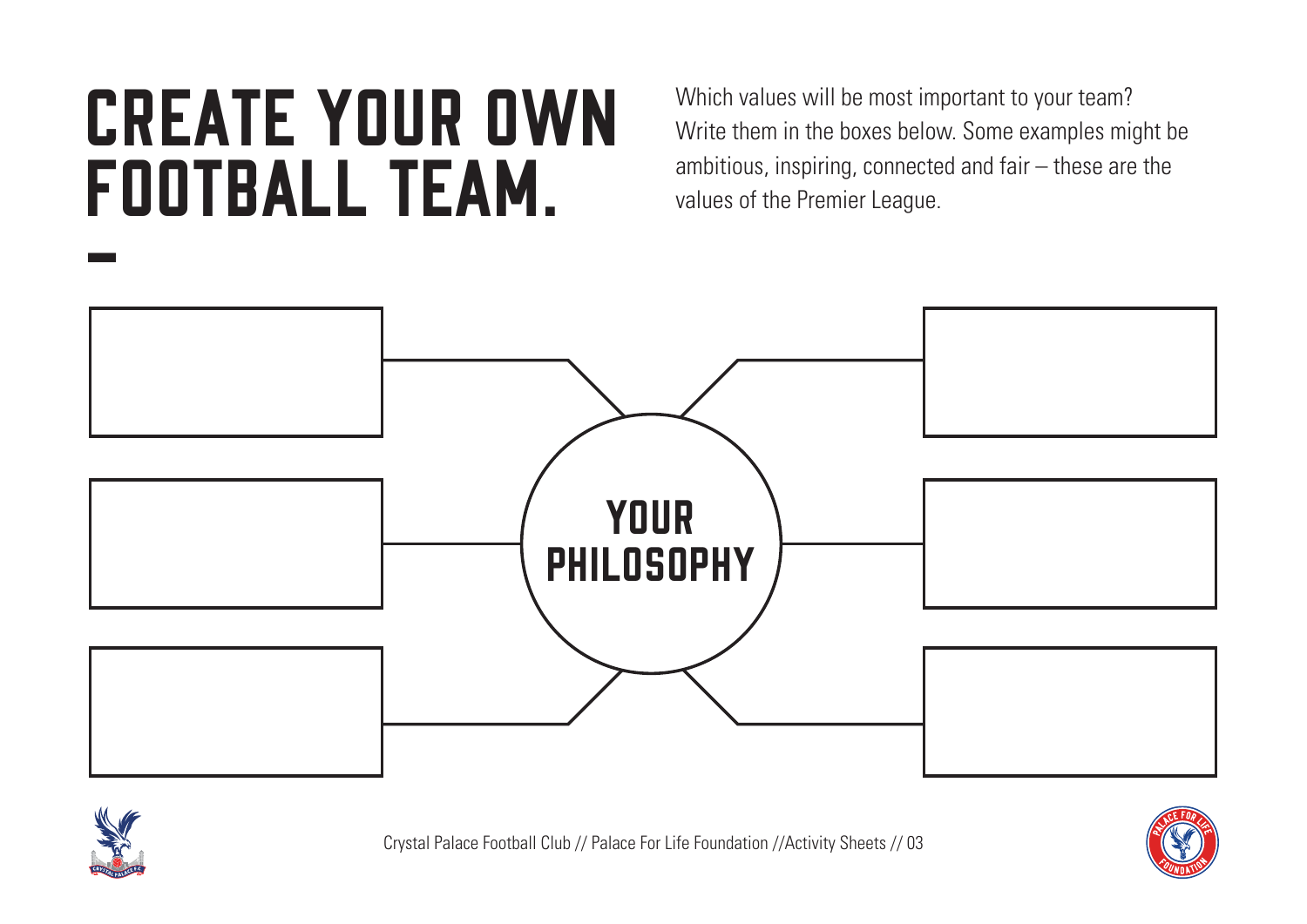Now it's time to pick your team! Who will be part of your squad and what position will they play? This could be players from Crystal Palace, the Premier League or your friends!

#### players & Manager

| Name:                  | Name:                  | Name:                  | Name:                                 | Name:                  | Name:                  |
|------------------------|------------------------|------------------------|---------------------------------------|------------------------|------------------------|
| Position:              | Position:              | Position:              | Position:                             | Position:              | Position:              |
| <b>Best Qualities:</b> | <b>Best Qualities:</b> | <b>Best Qualities:</b> | <b>Best Qualities:</b><br>----------- | <b>Best Qualities:</b> | <b>Best Qualities:</b> |
|                        |                        |                        |                                       |                        |                        |
|                        |                        |                        |                                       |                        |                        |



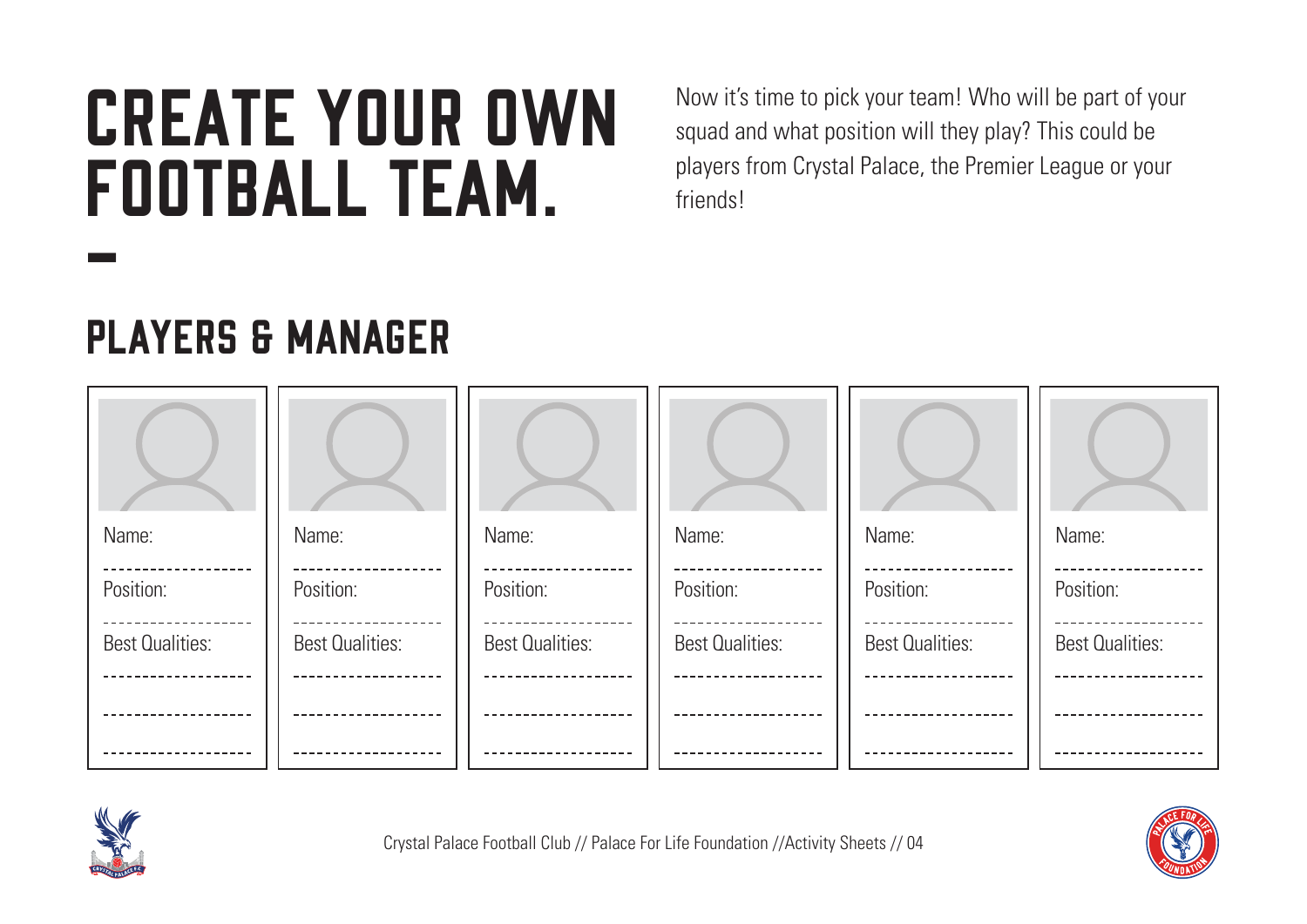What qualities will each of these players bring to your team – speed, strength, fitness, team work? Try and think of a different quality for each player.

#### players & Manager

| Name:                  | Name:                  | Name:                  | Name:                  | Name:                  | Name:                  |
|------------------------|------------------------|------------------------|------------------------|------------------------|------------------------|
| Position:              | Position:              | Position:              | Position:              | Position:              | Position:              |
| <b>Best Qualities:</b> | <b>Best Qualities:</b> | <b>Best Qualities:</b> | <b>Best Qualities:</b> | <b>Best Qualities:</b> | <b>Best Qualities:</b> |
|                        |                        |                        |                        |                        |                        |
|                        |                        |                        |                        |                        |                        |
|                        |                        |                        |                        |                        |                        |



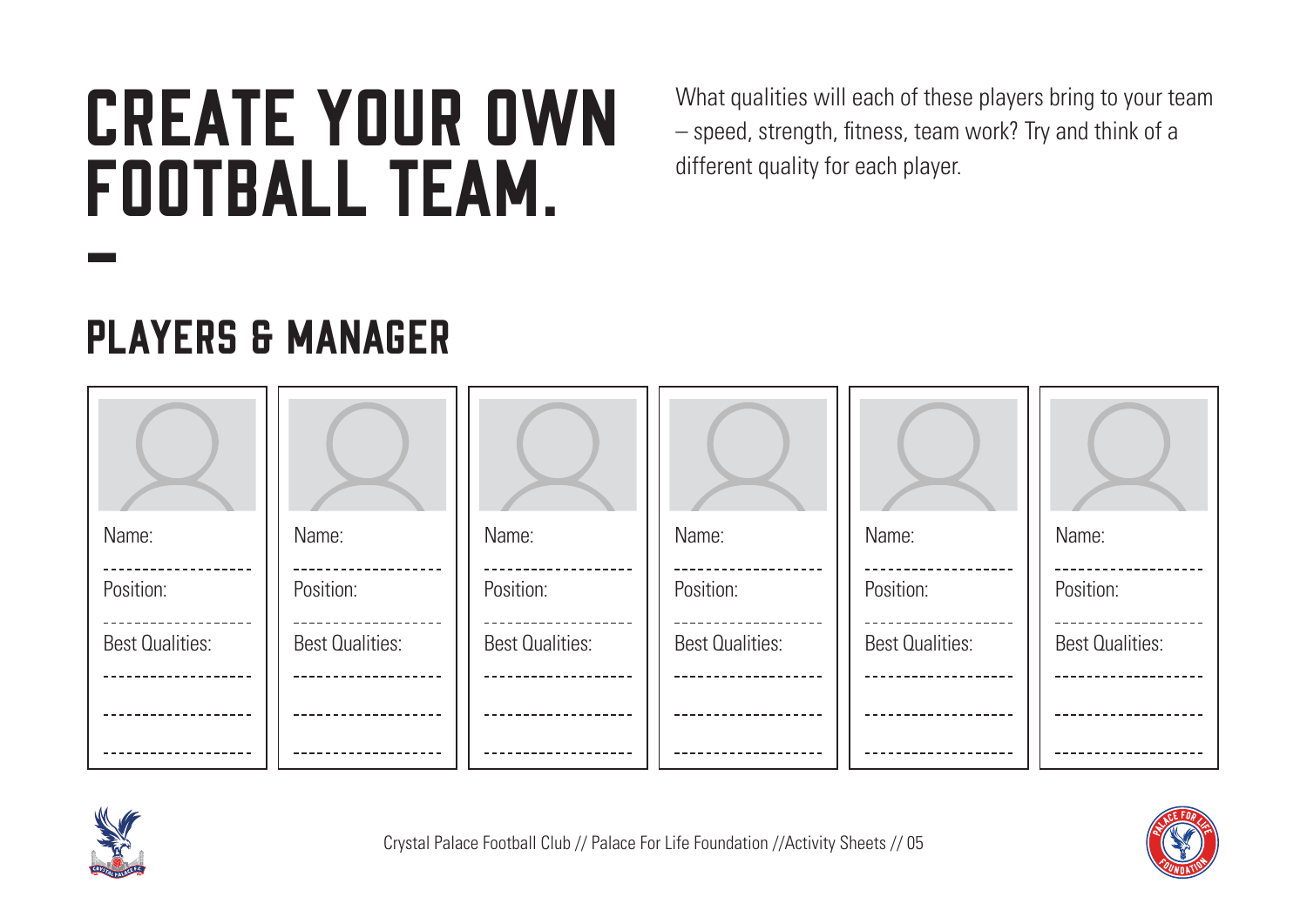#### **FORMATION**

Tactics! How will you set your team up? Can you think of three different formations that your team could try? Consider the opposition you might face.





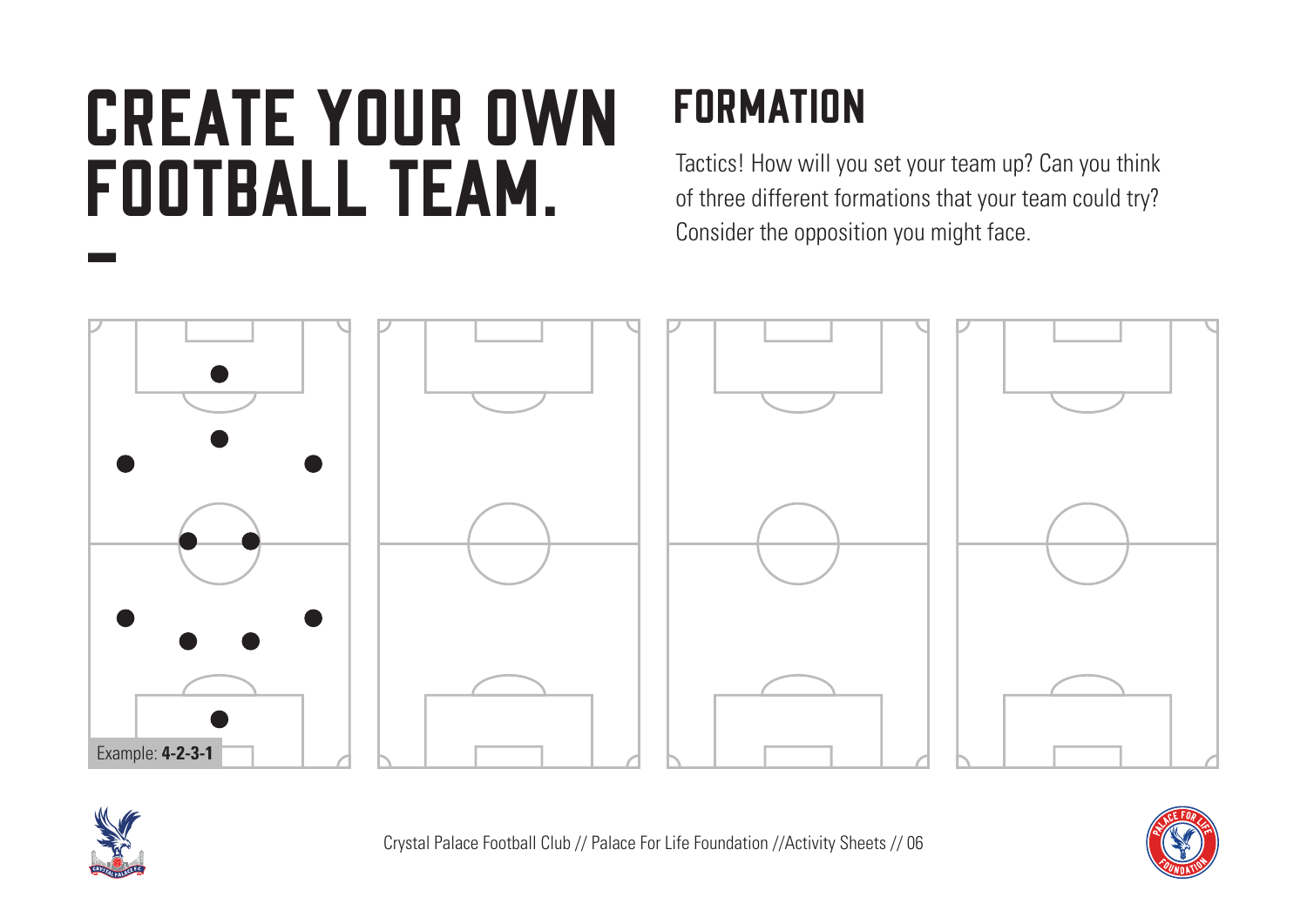## place your players

Pick your favourite formation and draw your players in their position on the pitch, ready for a match!





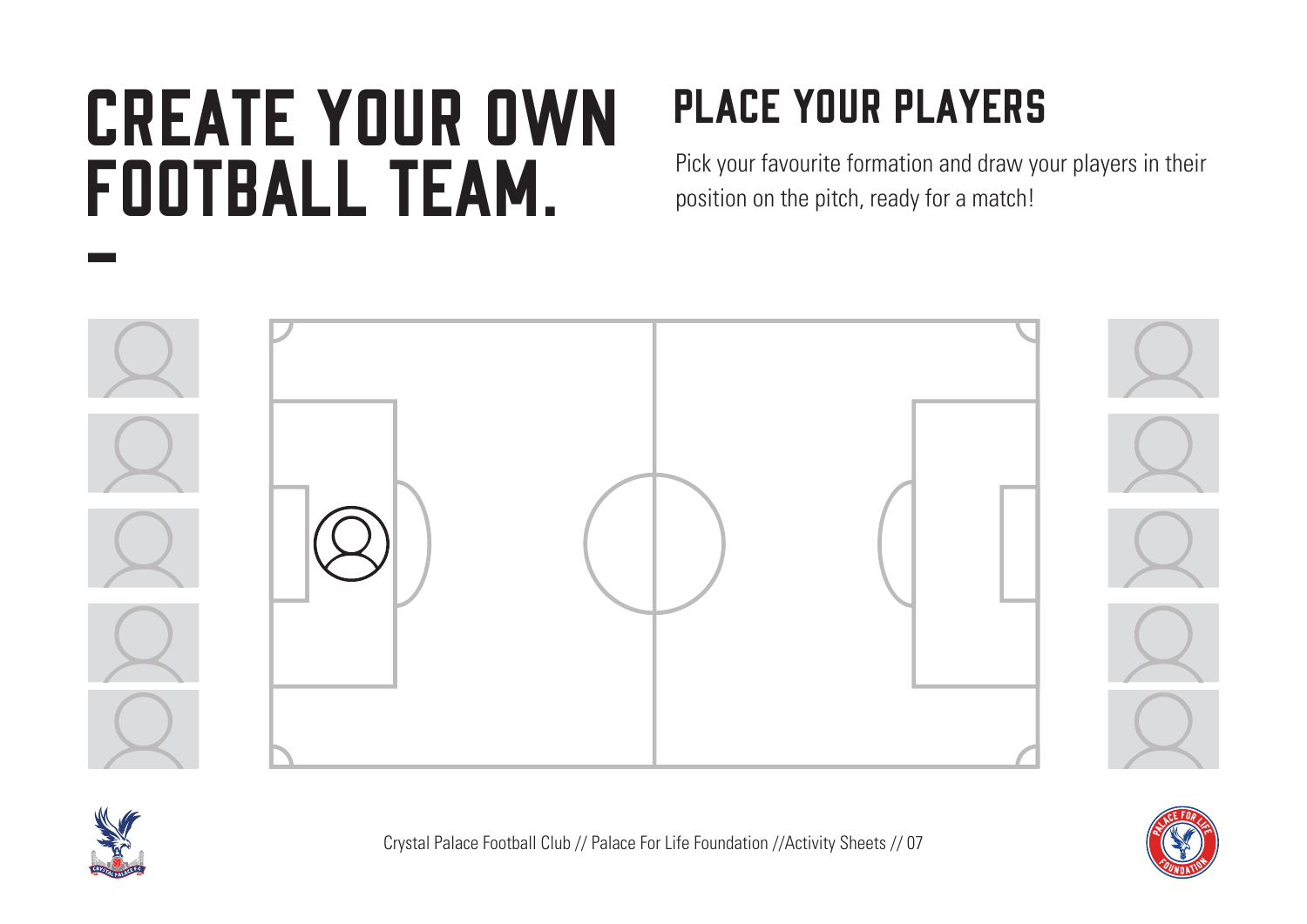## Quiz and **WORDSEARCH** -

### find your answers!

Can you find the nine words hidden below? They can be horizontal (sideways), vertical (straight) or diagonal! Answer the questions to reveal the words.

| 1. WHAT IS THE NICKNAME OF CRYSTAL PALACE?                    | D            |              |     | G            |              | W            | W        | 0                 | S            | O.                     | W            | W              |              | D.  |           |              |    |          |         |   |    |              |
|---------------------------------------------------------------|--------------|--------------|-----|--------------|--------------|--------------|----------|-------------------|--------------|------------------------|--------------|----------------|--------------|-----|-----------|--------------|----|----------|---------|---|----|--------------|
|                                                               |              |              | H   | B            |              | $\mathbf{D}$ |          | Н.                |              | W                      |              | 0.             | S.           | C I |           |              |    | S I      |         |   |    |              |
| 2. WHAT STADIUM DO CRYSTAL PALACE PLAY IN?                    |              | В.           |     | B W          |              | S I          |          |                   |              | N                      | $\mathsf{X}$ |                | c.           |     |           |              | D  |          |         |   |    | R            |
|                                                               |              |              | D I |              |              |              |          |                   |              | E                      | $\mathbf{c}$ | H              | C            | HI  |           |              | C. | $x \mid$ |         |   |    | F            |
| 3. WHICH PLAYER WEARS THE NUMBER 11 SHIRT?                    |              |              |     | B            |              | B            | <b>N</b> | V                 | G            | R                      | V            | U              |              |     |           | E.           | R  | P I      | 0       |   |    | $\mathsf{F}$ |
|                                                               |              |              |     | WV           | $\mathsf{K}$ |              | G I      | $\mathsf{V}$      |              | F I                    | G            | M              | G            | M   |           | $\mathbf{B}$ |    |          | $D$   K |   |    | $\mathsf{V}$ |
|                                                               | S            | E.           | C I | $\mathsf{X}$ | P.           | S.           |          | D                 | C.           | V                      | $\mathbf{B}$ |                | $\mathbf{B}$ |     | B         | D            | D  | ΕI       | R       | D | B. | $\mathsf{V}$ |
| 4. WHAT COUNTRY IS VICENTE GUAITA FROM?                       | E.           | F.           | F   | $\mathbf D$  |              |              |          | $\mathbb{C}$      | $\mathsf{V}$ | J.                     |              |                |              | G I |           | B            | S. | B        | E       | R |    | $\mathbf{A}$ |
|                                                               |              | F.           |     | $H$ $H$      |              |              |          | $\mathsf{V}$      | G            | ΕI                     | 6            | 0              |              | s I |           | M            |    |          | $B$   D |   |    | S.           |
| 5. WHO IS THE CRYSTAL PALACE MANAGER?                         | H            | $\mathsf{X}$ |     | $\mathsf{K}$ | E.           | H.           |          | $G \mid W$        |              |                        | WE           |                | G            |     |           | S            | H  |          | M W     |   | E. | $\mathbf{R}$ |
|                                                               |              |              | GI  | r U f        |              | 0.           |          | $($ S $^{\prime}$ | S.           | F                      | S            | D              | D            | W   |           |              | V  |          | H   0   | P | E. | H            |
| <b>6. WHAT COLOUR IS THE 3RD KIT?</b>                         | R            | М            |     | $G$   T      | D            | D            |          |                   | $\mathbf{X}$ | A                      | $\mathsf{V}$ | G              |              | S I | U         |              |    | G I      |         |   |    |              |
|                                                               | S            | U            |     | R   H        | B            | G            |          |                   | C            | $\mathbf{C}$           | N.           | D              |              | E I |           | D            |    | RI       | D       |   |    | В.           |
| 7. WHICH CLUB DID MAMADOU SAKHO PLAY FOR BEFORE JOINING CPFC? |              | 6.           |     | E.           |              | S.           |          |                   | S.           |                        |              | S.             |              | RI  |           | S.           | W  |          | H       |   |    |              |
|                                                               |              | D            |     | $H$   0      |              |              |          |                   |              | N                      | U            | X              |              | C.  |           |              |    | G        |         |   |    |              |
| <b>8. WHO IS CPFC'S TALLEST PLAYER?</b>                       |              | C            |     |              |              |              |          |                   |              | G                      |              | S.             |              | G I |           |              | C. | F I      | P.      |   |    |              |
|                                                               | $\mathbf{R}$ | B.           |     | $0$   P      |              | W            |          |                   |              | ΕI                     | $\mathsf{N}$ | $\mathsf{N}$   |              |     | $S$   $S$ | E            |    | A        |         | W |    | $\mathsf{V}$ |
|                                                               | KI           | H            |     | $P$   H      | $\mathbf{T}$ |              |          | B T               |              | $K \mid W \mid S \mid$ |              | F <sub>1</sub> | C            |     | Y N       |              | w  | H        |         |   |    | S.           |



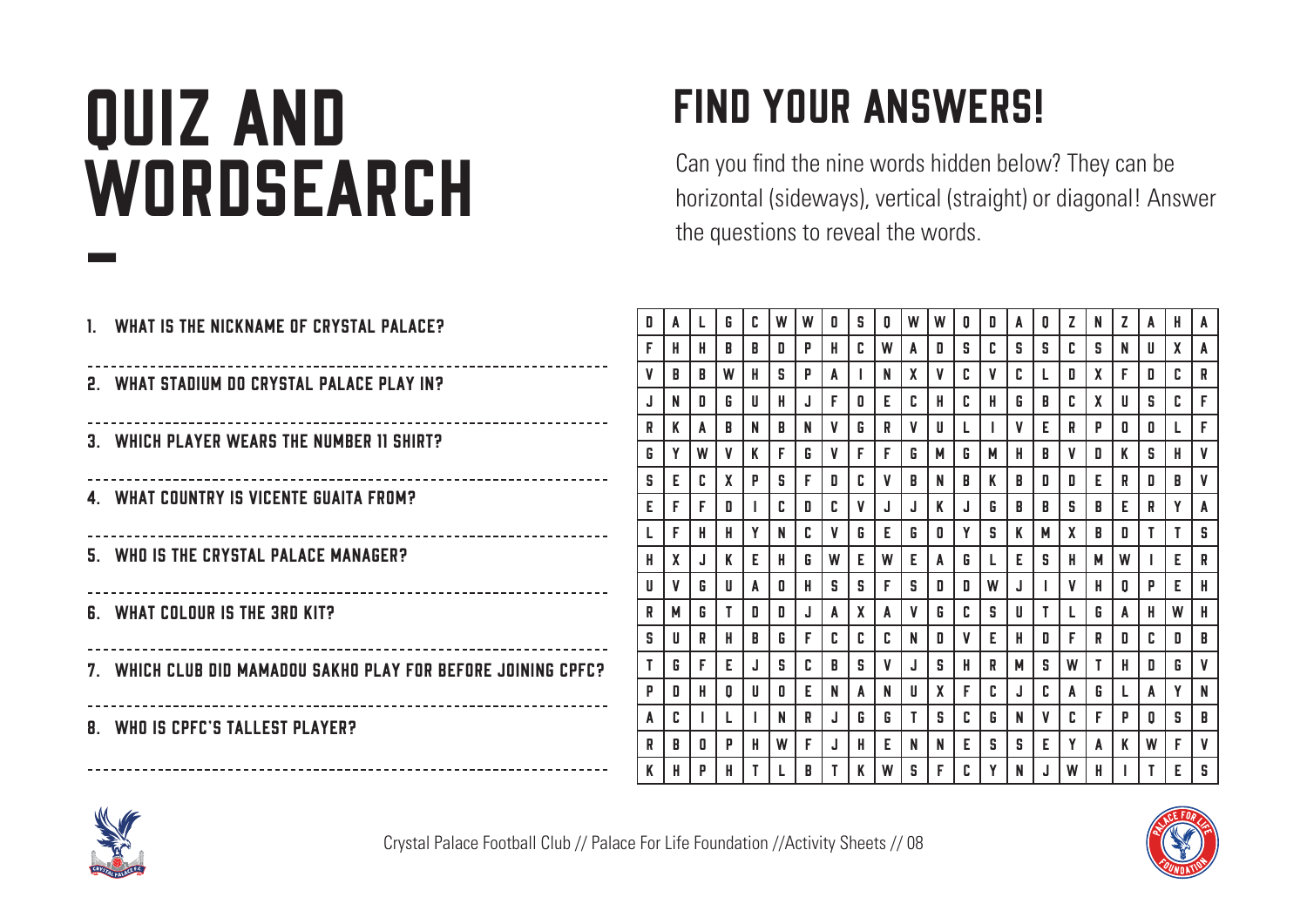## fill in the blanks -

### find your answers!

Complete the text below using the missing words. Then can you read it aloud and learn the facts?

#### missing words: EAGLES -  $10^{th}$  - MILIVOJEVIC - HOME - 72 - CAPACITY - PREMIER - SERBIA pride - £32 million - hodgson - christian - 12 - selhurst

Crystal Palace, the \_\_\_\_\_ of south London. They play their home games at \_\_\_\_\_\_\_\_ park. A stadium which has the \_\_\_\_\_\_\_\_ of 25,486. Red and blue are the colours of the \_\_\_\_ kit. The \_\_\_\_\_\_ is the nickname of crystal palace. crystal palace play in the \_\_\_\_\_\_\_ league. Their highest ever finish came IN 2014/15 WHERE THEY FINISHED \_\_--. THEIR MANAGER ROY \_\_\_\_\_\_\_ IS THE OLDEST MANAGER TO EVER MANAGE in the league. He is \_\_ years old. Our club captain is Luka \_\_\_\_\_\_\_\_\_\_\_. He comes from \_\_\_\_\_\_. In the season 2018/19 he scored a total of \_\_ goals. Our most expensive play is \_\_\_\_\_\_\_\_\_ Benteke. He cost the club a total of \_\_\_ \_\_\_\_\_\_\_ in 2016.



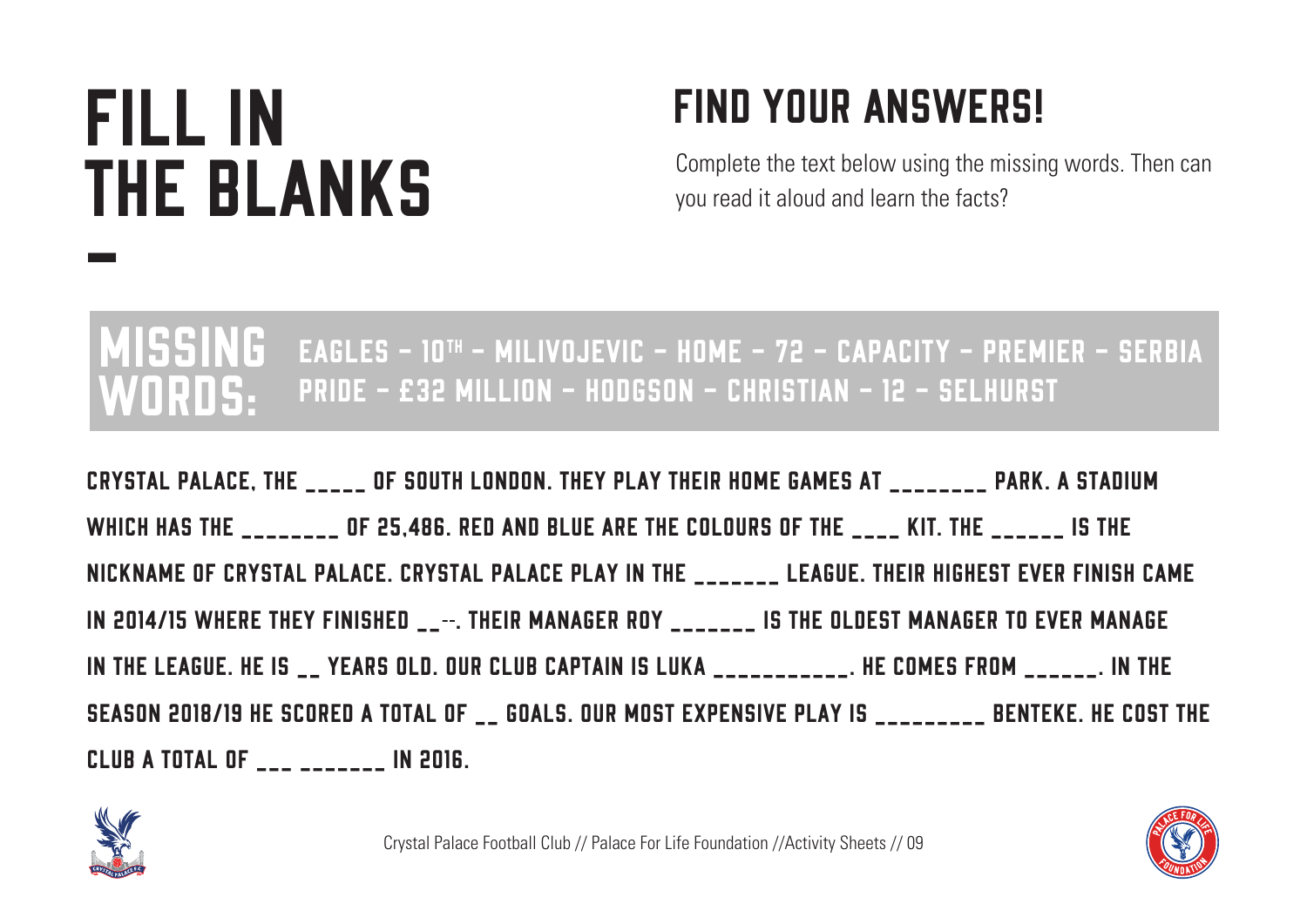# players by **NUMBERS**

### name the players

Can you find out which player wears the below shirt numbers at Crystal Palace? Write their name underneath their number.